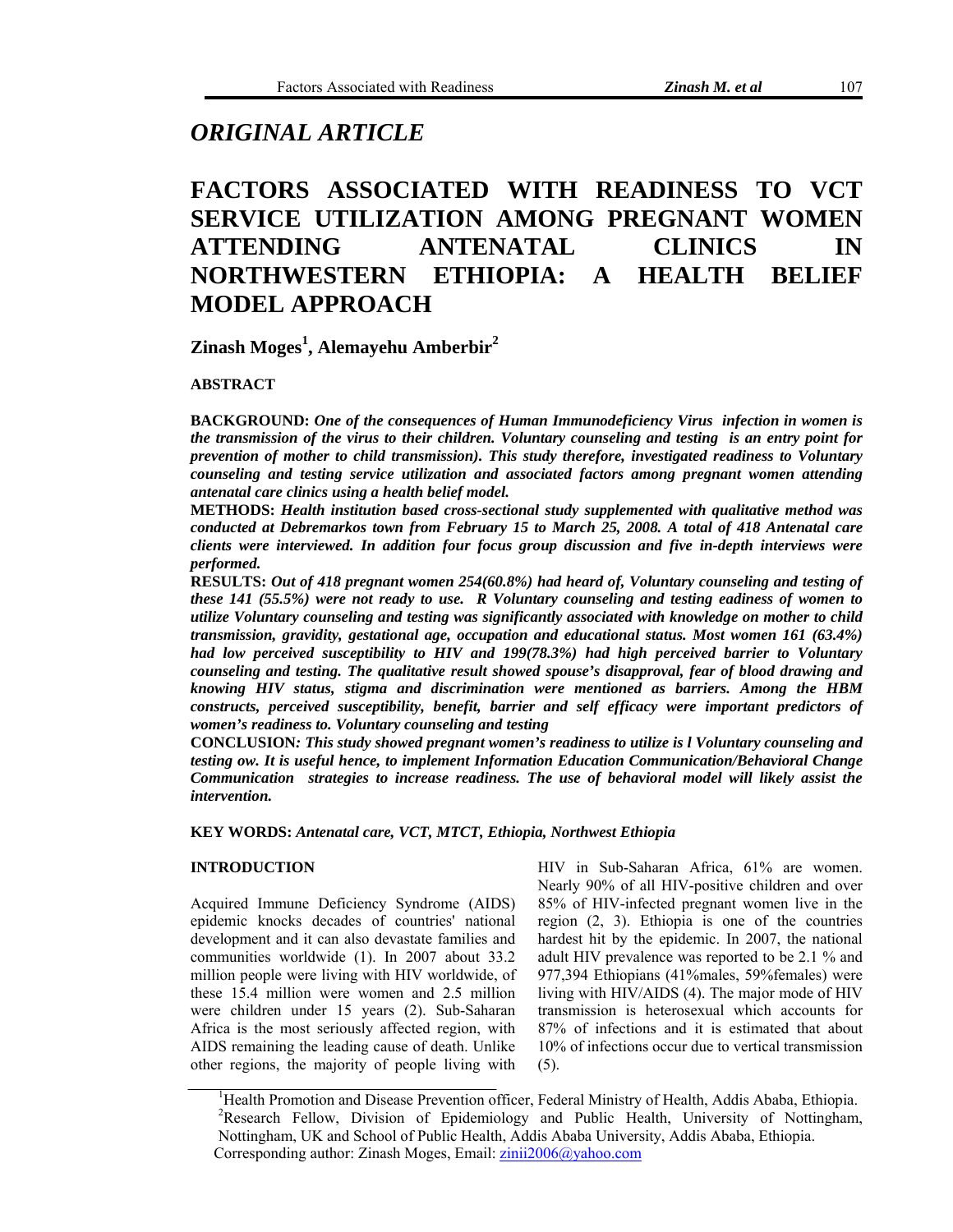The risk of MTCT can be reduced significantly if a woman is supplied with antiretroviral drugs. However before this measure, the mother must be aware of her HIV-positive status (1). Although PMTCT interventions reduce the risk of MTCT of HIV by almost half, the majority of pregnant women and newborns lack access to the services. In 2005 a surveys conducted in more than 70 low- and middle-income countries reported that only 10% of pregnant women had received HIV test (6).

 Due to low PMTCT program uptake, in Ethiopia vertical virus transmission from mother to child accounts for more than 90% of pediatric AIDS. In 2007, about 75,420 HIV-positive pregnant women were anticipated and estimated number of annual HIV positive births was 14,146 (4). The ANC settings and HIV testing before delivery are major opportunities for prenatal HIV prevention (7). Missed opportunity for prenatal HIV prevention contributes to more than half of the cases of HIV infections. Therefore VCT strategy forms the heart of all HIV/AIDS prevention and control efforts in the world (8, 9).

 However, several studies confirmed that utilization of antenatal VCT by pregnant women is low (6, 10, 11). Moreover willingness of women to utilize antenatal VCT is influenced by various factors such as women's educational status (10, 12- 16), perceived benefit of VCT, risk perception and perceived self efficacy to use VCT (17-19). Other studies also stated that perceived barriers to VCT like social stigma, lack of male partner support and fear of knowing HIV status were found to be associated factors (15, 20, 21).

 Thus this study is guided by tested behavioral model specifically generated information about readiness of pregnant women to utilize antenatal VCT service and identified associated factors. Therefore it helps to improve service utilization and strengthen preventive efforts to mitigate the spread of HIV to infants in the Ethiopian context.

### **METHODS AND MATERIALS**

A health institution based cross sectional study employing both quantitative and qualitative methods was conducted using the health belief model. The study was carried out from February 15 – March 25, 2008 in Debremarkos town, the capital of East Gojam Zone in Amhara Regional State. Pregnant women attending ANC clinics in Debremarkos hospital and health center who had not utilized VCT during pregnancy were interviewed.

 The sample size was determined to be 418, using single population proportion formulae considering the proportion of pregnant women attending ANC who were aware of mother to child transmission of HIV is found to be 55% (22), margin of error was 5%, at 95% confidence interval

and a non response rate of 10% was added. Accordingly those pregnant women attending ANC clinics in Debremarkos hospital and health centers within the intended study period were interviewed until the sample size was attained. For the qualitative study, four FGDs among pregnant women and five in-depth interviews with health professionals who were working in ANC and PMTCT department was conducted.

 The quantitative data was collected by trained nurses using a pretested instrument. The instrument included socio-demographic characteristics, knowledge on HIV/AIDS (6 questions), MTCT (4 questions) and VCT (7 questions). One was assigned for correct answer and the score was calculated. Respondents were categorized as having good knowledge and poor knowledge based on the mean score (Good: > mean score). In addition, a set of items with a response options of five point likert scale ranging from strongly disagree (1 point) to strongly agree (5 point) were used to measure constructs of the HBM which were: perceived susceptibility (5 items), perceived severity (5 items), perceived benefit ( 5 items), perceived barriers ( 5 items), self-efficacy (3 items) and cues to action (9 items). Similarly the outcome variable which is readiness to VCT was measured using three items regarding the client's perceived preparedness to VCT. Then the variables were categorized as 'low' and 'high' after computing the mean score of responses (High:  $>$  mean score). After quantitative data collection, four FGDs each with eight participants were conducted among ANC clients and five in-depth interviews were carried out with service providers in ANC and PMTCT departments.

 Data were entered into a computer using SPSS 12.0.1 version statistical software. Internal consistency reliability estimate of cronbach's alpha was computed and the value for each construct was >0.70 (23). Mean scores of responses to a number of items were computed and used to categorize (dichotomize) the variables. Descriptive statistics, logistic regression and odds ratio with 95% confidence interval were used to report the findings. The qualitative data were analyzed thematically and presented in harmony with the quantitative finding.

 The study was approved by the Institutional Ethics Review Committee of Jimma University. Informed consent was taken from each participants and information were provided when found a misconception.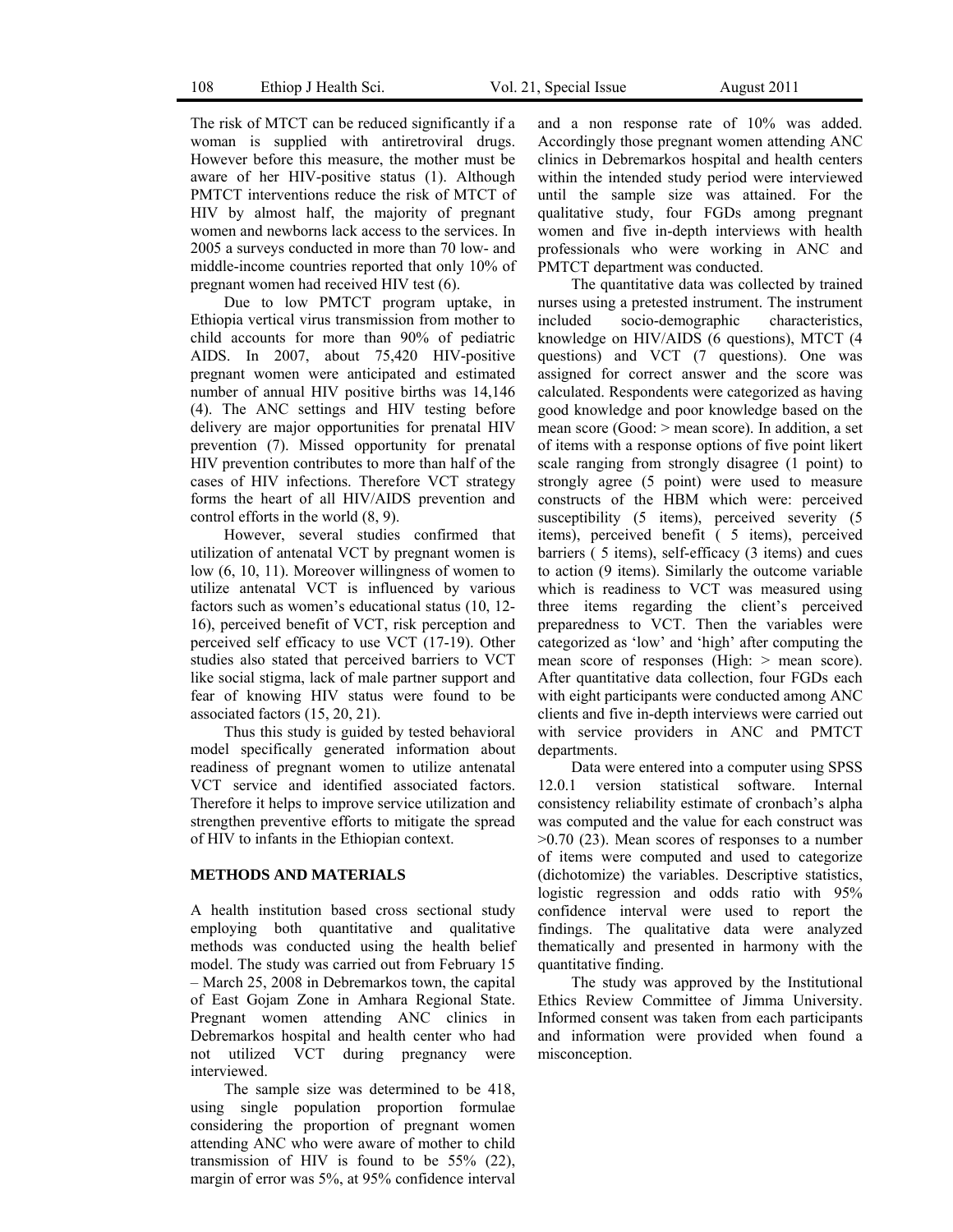# **RESULTS**

A total of 418 pregnant women attending ANC clinics were included in the study. Out of the total 250 (59.8%) respondents were urban dwellers and the mean age of the study subjects was 27 years with a standard deviation of ±5.8 years. Married women accounted 382 (91.4%). Most 235 (56.2%) had 2 to 4 pregnancies. Majority of the respondents 233(55.7%) were in second trimester of current pregnancy. Regarding occupation and education, 260(62.2%) were house wife and 195(46.7%) were unable to read and write (Table 1).

**Table 1**. Socio-demographic characteristics of pregnant women attending antenatal care clinics, Debremarkos Town, Amara Region, North West Ethiopia, 2008.

| Socio-demographic variables |                            | Frequency $(n=418)$ | percentage |  |
|-----------------------------|----------------------------|---------------------|------------|--|
| Age (years)                 | $16 - 20$                  | 64                  | 15.3       |  |
|                             | $21 - 25$                  | 121                 | 28.9       |  |
|                             | $26 - 30$                  | 126                 | 30.1       |  |
|                             | 31-35                      | 70                  | 16.7       |  |
|                             | >35                        | 37                  | 8.9        |  |
| Residence                   | Urban                      | 250                 | 59.8       |  |
|                             | Rural                      | 168                 | 40.2       |  |
| <b>Marital Status</b>       | Married                    | 382                 | 91.4       |  |
|                             | Single                     | 23                  | 5.5        |  |
|                             | Divorced                   | 13                  | 3.1        |  |
| Religion                    | Orthodox Christian         | 407                 | 97.4       |  |
|                             | Muslim                     | 5                   | 1.2        |  |
|                             | Protestant                 | 6                   | 1.4        |  |
| Ethnicity                   | Amhara                     | 408                 | 97.6       |  |
|                             | Gurage                     | 8                   | 1.9        |  |
|                             | Oromo                      | 1                   | 0.2        |  |
|                             | Other <sup>*</sup>         | 1                   | 0.2        |  |
| Education                   | Unable to read and write   | 195                 | 46.7       |  |
|                             | Read and write / no formal | 24                  | 5.7        |  |
|                             | education                  |                     |            |  |
|                             | Grade 1-6                  | 41                  | 9.8        |  |
|                             | Grade 7-8                  | 30                  | 7.2        |  |
|                             | Grade 9-12                 | 80                  | 19.1       |  |
|                             | Grade 12+                  | 48                  | 11.5       |  |
| Occupation                  | Government employee        | 57                  | 3.6        |  |
|                             | Private employee           | 32                  | 7.7        |  |
|                             | House wife                 | 260                 | 62.2       |  |
|                             | Daily laborer              | 14                  | 3.3        |  |
|                             | Housemaid/servant          | 11                  | 2.6        |  |
|                             | Merchant                   | 29                  | 6.9        |  |
|                             | Others**                   | 15                  | 3.6        |  |
| Gravidity                   | Primigravida               | 119                 | 28.5       |  |
|                             | $2 - 4$                    | 235                 | 56.2       |  |
|                             | >1                         | 64                  | 15.3       |  |
| Gestational age             | First trimester            | 42                  | 10.0       |  |
|                             | Second trimester           | 233                 | 55.7       |  |
|                             | Third trimester            | 143                 | 34.2       |  |

\* Agaw, Tigree, \*\* Farmer

All the study subjects had heard of HIV/AIDS and 394(94.3%) had good reported knowledge. The majority of the respondents 254(60.8%) had heard of VCT, of these 142(55.9%) had good knowledge regarding VCT. Most of them 189(74.4%) also

reported that they had got information about VCT from health institutions. The majority of respondents had good knowledge on HIV/AIDS and VCT but a considerable number of respondents had poor knowledge on MTCT (Table 2).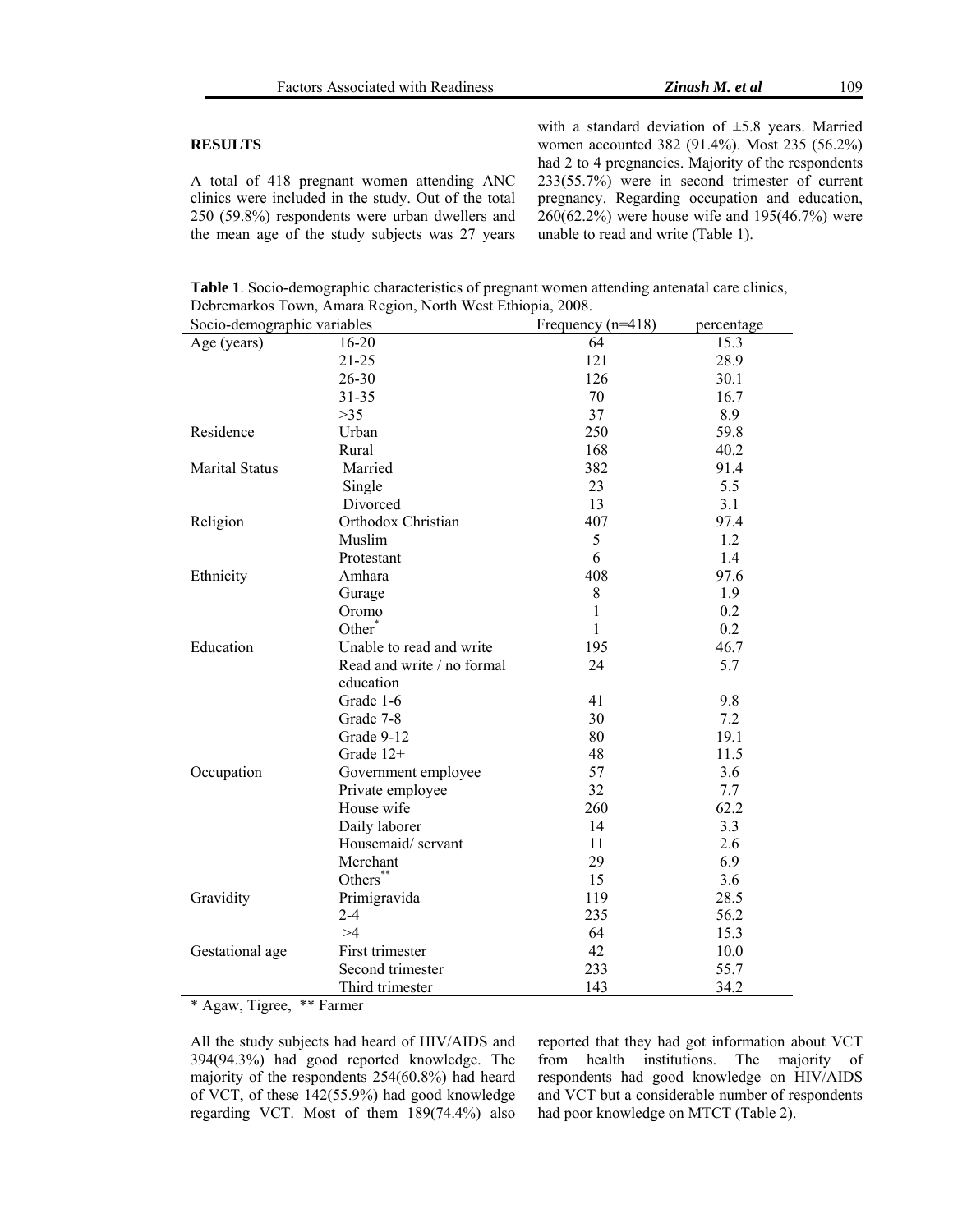| Variables                       | Frequency | percent |  |  |
|---------------------------------|-----------|---------|--|--|
| Knowledge on HIV/AIDS $(N=418)$ |           |         |  |  |
| Good                            | 394       | 94.3    |  |  |
| Poor                            | 24        | 5.7     |  |  |
| Knowledge on MTCT (N=418)       |           |         |  |  |
| Good                            | 177       | 42.3    |  |  |
| Poor                            | 241       | 57.7    |  |  |
| Knowledge on VCT $(N=254)$      |           |         |  |  |
| Good                            | 142       | 55.9    |  |  |
| Poor                            | 112       | 44.1    |  |  |

**Table.2**. Knowledge on HIV/AIDS, MTCT and VCT among Pregnant Women Attending ANC Clinics, Debremarkos Town, Amhara Region, North West Ethiopia, 2008.

As indicated in table 3, 141 (55.5%) respondents reported that they were not ready to use VCT service during pregnancy. In the qualitative result also most pregnant women explained that pregnancy is not the appropriate time for HIV testing. One participant claimed:

"*Hearing the presence of HIV virus in your blood would just complicate your life during pregnancy thus to prevent transmission of the virus to my baby I prefer to have HIV testing before pregnancy*."

About 169 (66.5%) pregnant women had high perceived severity of HIV/AIDS and the majority of study subjects 161 (63.4%) had low perceived susceptibility to it. Most of the focus group discussants explained that high susceptibility to HIV is ascribed to individuals who have multiple

 sexual partners and young. Majority of them also claimed that they are not at risk of having HIV infection due to confidence on self and husband's faithfulness. The result of this study showed that 173 (68.1%) pregnant women had high perceived benefit of VCT with a mean of  $3.385 \pm 0.88$ . High perceived barrier was identified in 199 (78.3%) of pregnant women with an overall mean of 3.664  $\pm 0.819$  (Table 3).

 Fear of blood drawing and receiving HIV positive test results, stigma and discrimination were mentioned by the majority of the focus group discussants. Husband's disapproval was the other reason which was mentioned by the participants during the discussion. One participant said:

*"If I consult my husband to go for HIV test he may think that I am suspecting him and this may cause quarrel and even divorce."* 

 One counselor also described that most women hesitate to decide to be tested because they don't want to be looked differently by other people. The counselor explained that:

*"One pregnant lady asked me to tell her test result at her home or through phone because she thought that others could know her result just by observing her emotional status while going out of the counseling room."*

 The logistic regression analysis revealed educational status and occupation of the study subject, knowledge on MTCT, gravidity and gestational age were significantly associated with women's readiness to utilize VCT service (Table 4). Among the health belief model constructs, perceived susceptibility to HIV, perceived benefit of VCT, and perceived barrier to VCT and self efficacy to VCT were found to be independent significant predictors of readiness to VCT (Table 5).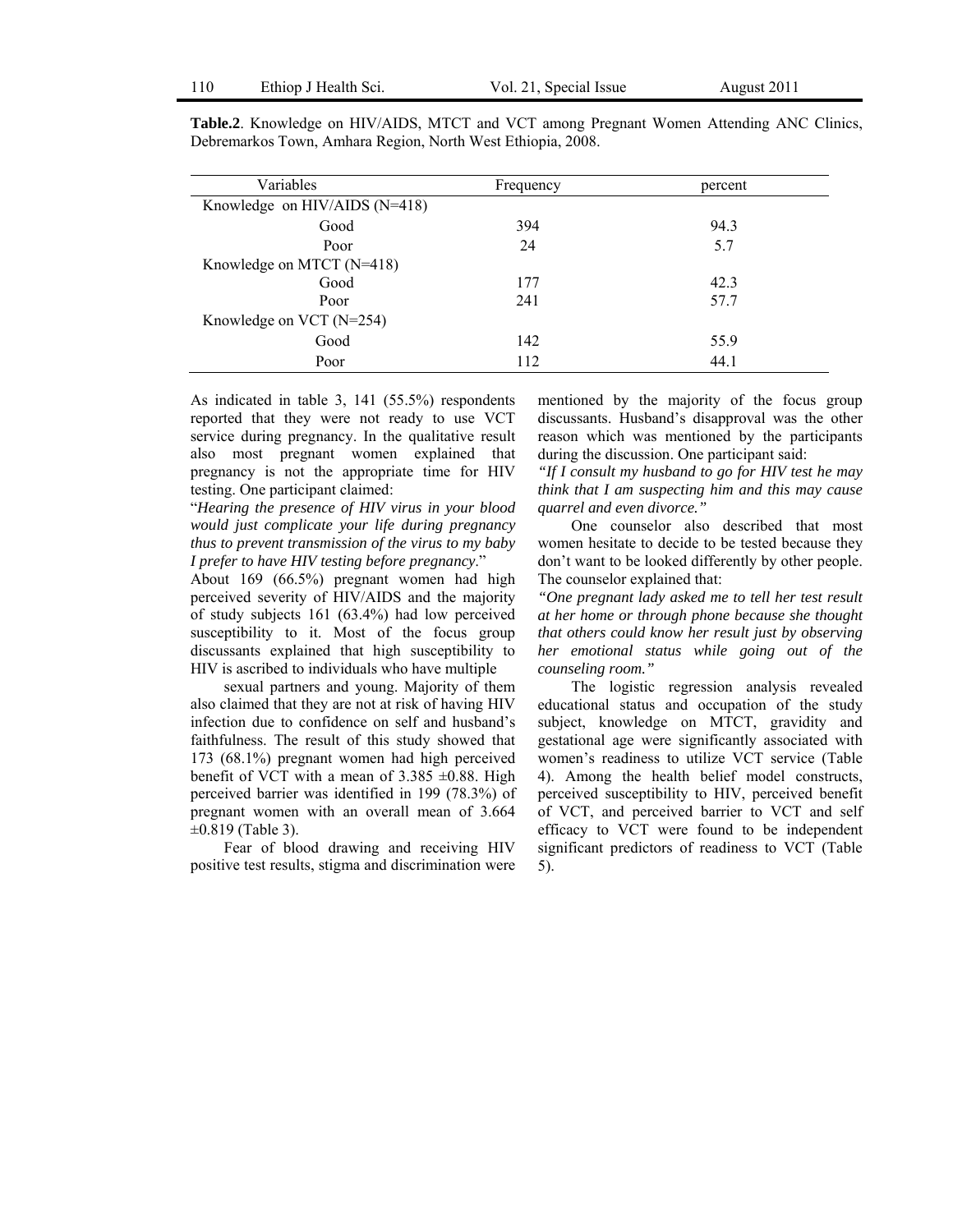| Variables                | Frequency | Percent | Mean  | Standard<br>Deviation |
|--------------------------|-----------|---------|-------|-----------------------|
| Readiness To VCT         |           |         |       |                       |
| Ready                    | 113       | 44.5    | 2.787 | 0.982                 |
| Not ready                | 141       | 55.5    |       |                       |
| Perceived susceptibility |           |         |       |                       |
| High                     | 93        | 36.6    | 2.632 | 0.783                 |
| Low                      | 161       | 63.4    |       |                       |
| Perceived Severity       |           |         |       |                       |
| High                     | 169       | 66.5    | 3.462 | 0.878                 |
| Low                      | 85        | 33.5    |       |                       |
| Perceived threat         |           |         |       |                       |
| High                     | 111       | 43.7    | 2.994 | 0.646                 |
| Low                      | 143       | 56.3    |       |                       |
| Perceived benefit        |           |         |       |                       |
| High                     | 173       | 68.1    | 3.385 | 0.88                  |
| Low                      | 81        | 31.9    |       |                       |
| Perceived barrier        |           |         |       |                       |
| High                     | 199       | 78.3    | 3.664 | 0.819                 |
| Low                      | 55        | 21.7    |       |                       |
| Perceived self efficacy  |           |         |       |                       |
| High                     | 166       | 65.4    | 3.377 | 1.09                  |
| Low                      | 88        | 34.6    |       |                       |
| Cues to action           |           |         |       |                       |
| High                     | 119       | 46.9    | 2.906 | 0.894                 |
| Low                      | 135       | 53.1    |       |                       |

Table 3. Level of Readiness to VCT and Perceptions Towards HIV and VCT among Pregnant Women Attending Antenatal Care Clinics, Debremarkos Town, Amhara Region, North West Ethiopia, 2008  $(N=254)$ .

## **DISCUSSION**

In this study 113 (44.5%) subjects reported that they were ready to utilize VCT during pregnancy. This is much lower when compared with the finding of several studies in which more than 75% of respondents expressed that they would be willing to accept VCT (13, 14, 18, 24-26). The qualitative result also revealed that majority of pregnant women were not ready to undergo HIV testing during pregnancy and they agreed that pregnancy is not the appropriate time for this process because they thought that hearing HIV positive test result would complicate their life. The same reason was stated by a study conducted in Tanzania (19).

Out of the total study subjects 177 (42.3%) were found to have good Knowledge on MTCT which is lower than the score (69%) and (71.6%) observed in Botswana (27) and in Adama (21) respectively. This may be due to deprivation of information about MTCT in the study area, since the PMTCT intervention was started recently about three years ago. A greater proportion of pregnant women 241 (57.7%) had poor knowledge on MTCT. This finding coincides with the results of several studies

conducted in different areas which identified poor knowledge on MTCT among pregnant women (11, 12, 28-32).

Pregnant women who had good knowledge on MTCT were two times more likely to be ready to VCT when compared with those who had poor knowledge. This finding is in line with other studies and further signals for the need for health education on MTCT (33). Women's education was the other factor which has influence on their readiness. Pregnant women who attended secondary school were more likely to be ready to VCT than those who cannot read and write. Previously conducted studies also demonstrated that educational status is an important factor for willingness to accept VCT (12-14, 16, 33, 34). The findings of this study as well as another one (34*)* affirmed that the occupational status of the woman was found to be important factor of their readiness. Government and private employed pregnant women were eight and four times more likely to be ready when compared with the housewives respectively. This may be due to employed women had more exposure to information about VCT at their work site while house- wives stay most of their time at home.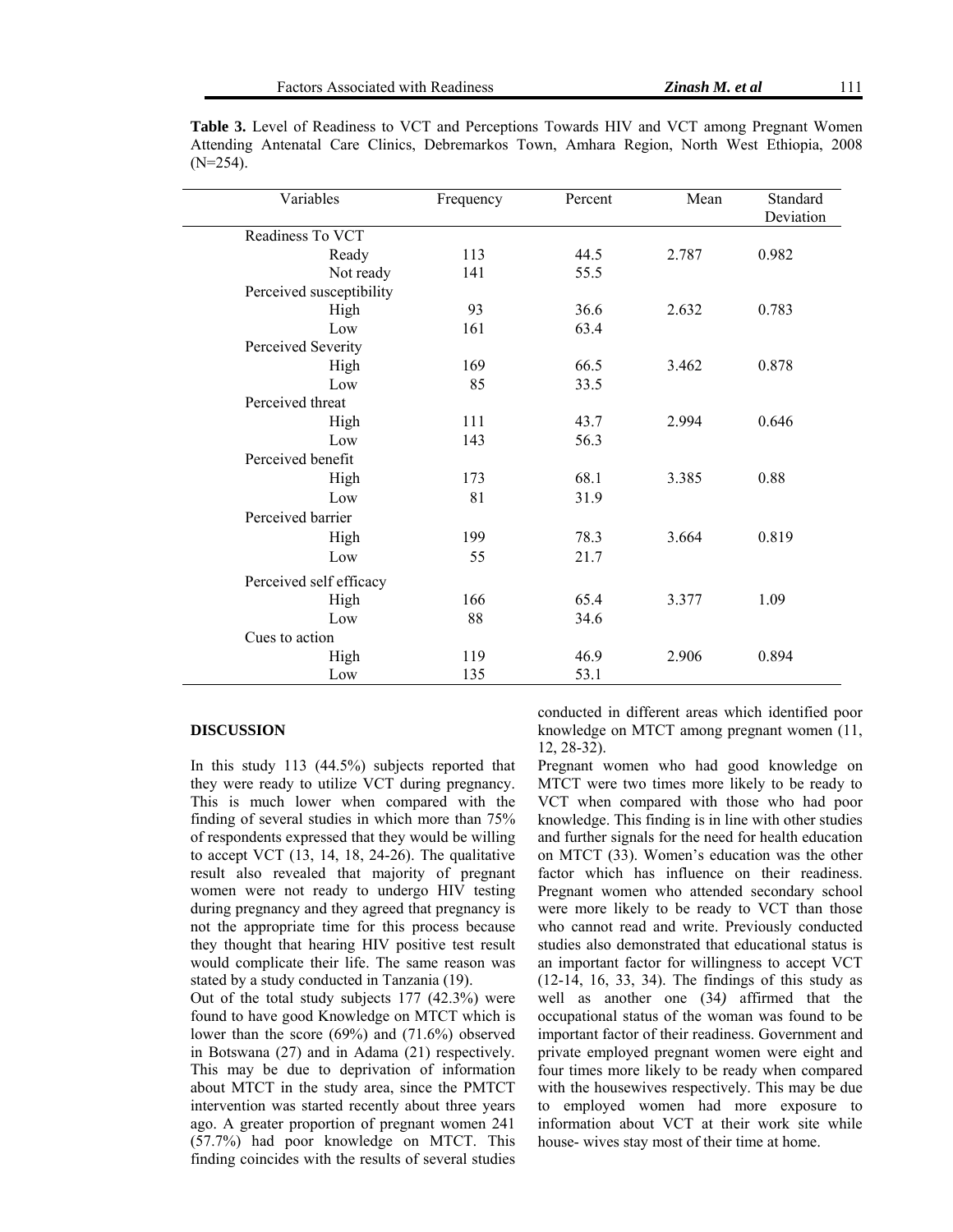|                       | Readiness |           | OR(95%CI)            |                      |
|-----------------------|-----------|-----------|----------------------|----------------------|
| variables             | Ready     | Not ready | unadjusted           | Adjusted             |
|                       | N(%       | N(%       |                      |                      |
| Education             |           |           |                      |                      |
| Not read & write**    | 45(59.2)  | 31(40.8)  | 1                    | 1                    |
| Read & write          | 6(60)     | 4(40)     | 0.9(0.25, 3.72)      | 2.0(0.19, 7.42)      |
| Grade1-6              | 11(47.8)  | 12(52.2)  | 1.6(0.62, 4.04)      | 1.1(0.27, 1.93)      |
| Grade <sup>7</sup> -8 | 13(56.5)  | 10(43.5)  | 1.1(0.44, 2.87)      | 1.3(0.18, 6.03)      |
| Grade9-12             | 30(39)    | 47(61)    | $2.7(1.19, 4.35)^*$  | $2.9(1.02, 6.38)*$   |
| $>\text{Grade}12$     | 8(17.8)   | 37(82.2)  | $6.7(2.76, 15.36)^*$ | $6.1(2.15, 18.22)^*$ |
| Occupation            |           |           |                      |                      |
| Government employed   | 9(16.4)   | 46(83.6)  | $6.4(2.92, 14.09)^*$ | $7.5(3.16, 17.94)^*$ |
| Privet employed       | 7(31.8)   | 15(68.2)  | $2.7(1.03, 6.99)^*$  | $3.6(1.23, 10.73)^*$ |
| House wife**          | 79(55.6)  | 60(43.4)  |                      |                      |
| Daily laborer         | 2(40)     | 3(60)     | 1.9(0.31, 11.6)      | 2.0(0.29, 13.99)     |
| House maid            | 4(57.1)   | 3(42.9)   | 0.0(0.00)            | 0.0(0.00)            |
| Merchant              | 9(47.4)   | 10(52.6)  | 1.4(0.35, 3.64)      | 1.1(0.411, 3.18)     |
| Other                 | 3(42.9)   | 4(57.1)   | 1.7(0.36, 7.75)      | 1.8(0.33, 10.06)     |
| Gravidity             |           |           |                      |                      |
| Primigravida          | 46(58.8)  | 35(43.2)  | $0.4(0.25, 0.76)^*$  | $0.3(0.13, 0.53)*$   |
| $2 - 4$ **            | 53(36.3)  | 93(63.7)  |                      |                      |
| >4                    | 14(51.9)  | 13(48.1)  | 0.5(0.23, 1.21)      | 0.9(0.36, 2.19)      |
| Gestational age       |           |           |                      |                      |
| $1st$ trimester       | 17(63)    | 10(37)    | $0.3(0.15, 1.21)^*$  | $0.3(0.12, 0.83)*$   |
| $2nd$ trimester**     | 52(39.9)  | 89(63.1)  |                      |                      |
| $3rd$ trimester       | 44(51.2)  | 42(48.8)  | $0.6(0.32, 0.96)^*$  | 0.6(0.34, 1.18)      |
| Knowledge on MTCT     |           |           |                      |                      |
| Good                  | 54(37)    | 92(63)    | $2.1(1.24, 3.4)*$    | $1.9(1.002, 3.39)^*$ |
| $Poor**$              | 59(54.6)  | 49(45.4)  |                      |                      |
| Knowledge on VCT      |           |           |                      |                      |
| Good**                | 91(41.7)  | 127(58.3) |                      |                      |
| Poor                  | 22(61.1)  | 14(38.9)  | $0.5(0.22, 0.94)$ *  | 0.4(0.36, 2.001)     |

**Table 4.** Women's Readiness to VCT Service Utilization Versus Sociodemographic and Knowledge Variables. Debremarkos Town, Amhara Region, North West Ethiopia, 2008 (N=254)

\*Significant at  $\alpha$ <0.05, \*\* Reference category,

Our study showed that 161 (63.4%) participants had low perceived susceptibility to HIV. Other studies conducted in different countries also indicated that a considerable proportion of pregnant women perceived themselves as not susceptible to HIV/AIDS (13, 19, 21, 25, 30). From the qualitative result also most women reported that they are not susceptible to HIV because they are married to a faithful husband and they trust their spouses. Similar reason was given by pregnant women who refused the test in Hong Kong (12).

In this study, pregnant women who had high perceived susceptibility were three times more likely to be ready to undergo the test when compared with those having low perceived susceptibility. This is in line with the findings of studies in Zambia (17), Hong Kong (12) and Zimbabwe (35). Pregnant women who had low perceived benefit were 95% less likely to be ready than those with high perceived benefit. Other

studies also showed that acceptance of VCT appear to depend on the understanding of its usefulness (18, 24). Perceived barrier to VCT utilization was high in 199 (78.3%) of respondents. Fear of knowing HIV status, fear of blood drawing, fear of stigma and discrimination were the main barriers identified from the qualitative result. Most of the mentioned barriers especially stigma and discrimination were also identified in previously done studies in different countries (20, 24, 29, 34, 36).

The influence of male partner was also another major barrier identified in the qualitative part of this study. Both the FGD and in-depth interview participants claimed that husband's approval is essential for a woman to use VCT service. Several studies also assessed the influence of husband to be one factor related with willingness of pregnant women to use VCT (14, 18, 25, 26, 39, 35).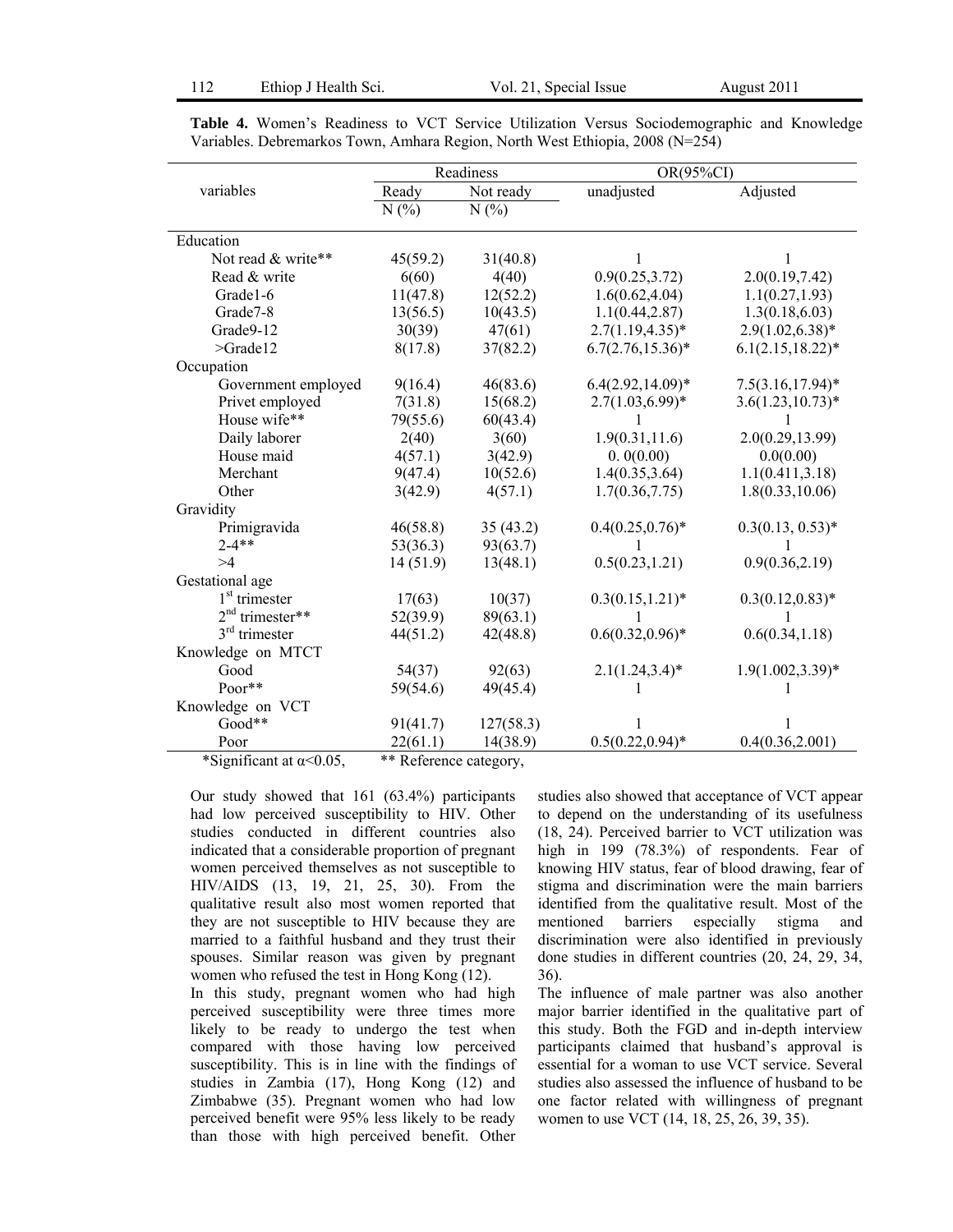|                          | Readiness |           | $OR(95\%CI)$           |                        |
|--------------------------|-----------|-----------|------------------------|------------------------|
| Theoretical variables    | Ready     | Not ready | unadjusted             | Adjusted               |
|                          | N(%       | $N(\%)$   |                        |                        |
| Perceived susceptibility |           |           |                        |                        |
| High                     | 30(32.3)  | 63(67.7)  | $1.76(1.45, 3.49)^*$   | $2.84(1.11, 7.242)^*$  |
| $Low**$                  | 83(51.6)  | 78(48.4)  |                        |                        |
| Perceived benefit        |           |           |                        |                        |
| High**                   | 65(32.7)  | 134(67.3) |                        |                        |
| Low                      | 48(87.3)  | 7(12.7)   | $0.071(0.03, 0.17)^*$  | $0.055(0.016, 0.19)*$  |
| Perceived barrier        |           |           |                        |                        |
| High**                   | 97(56.1)  | 76(43.9)  |                        |                        |
| Low                      | 16(19.8)  | 65(80.2)  | $5.185(2.78, 9.68)*$   | $4.65(1.59, 13.56)^*$  |
| Self-efficacy            |           |           |                        |                        |
| High**                   | 28(16.9)  | 138(83.1) |                        |                        |
| Low                      | 85(96.6)  | 3(3.4)    | $0.007(0.002, 0.02)^*$ | $0.01(0.003, 0.036)^*$ |
| Cues to action           |           |           |                        |                        |
| High                     | 37(31.13) | 82(68.4)  | $0.35(0.209, 0.59)^*$  | 1.074(0.44, 2.65)      |
| $Low***$                 | 76(56.3)  | 59(43.7)  |                        |                        |

**Table 5.** Women's Readiness to VCT Service Utilization Versus Behavioral Factors Debremarkos Town, Amhara Region, North West Ethiopia, 2008 (N=254)

\* Significant at  $\alpha$ <0.05, \*\* Reference category,

The logistic regression analysis showed that among the constructs of HBM; Perceived susceptibility, Perceived benefit, Perceived barrier and Selfefficacy were significant predictors of women's readiness. A similar study guided by HBM conducted in Tanzania also reported that perceived susceptibility, perceived barrier and perceived self efficacy were significantly associated with willingness of pregnant women to accept VCT  $(19)$ . In conclusion the findings of the study revealed that less than half of study subjects were ready to utilize VCT which was lower than those reported in other studies done in different countries. Therefore to improve the service utilization by facilitating women's readiness, it is essential to address associated factors through innovative IEC/BCC strategies, encouraging couple counseling and testing, providing intensive and continued education and promoting women education. The use of behavioral approach would benefit such intervention. Moreover further studies should be conducted taking various settings.

### **ACKNOWLEDGEMENTS**

This study was carried out with the financial assistance of Jimma University. We are very much grateful to the study subjects, data collectors and supervisors who supported in the data collection process. The East Gojam Zonal and District Health Bureaus, Debremarkos Hospital and Health center deserve due thanks for their cooperation.

#### **REFERENCES**

- 1. AVERT organization. AIDS and HIV information from AIDS around the world. Last Updated. September 13, 2007.
- 2. UNAIDS. AIDS epidemic update: special report on HIV/AIDS Switzerland, Geneva. December, 2007; 3-15.
- 3. Newell Marie-Louise. Mortality of infected and uninfected infants born to HIV infected mothers in Africa: A pooled analysis. Lancet, 2004; 344:1236-1243.
- 4. FHAPCO. Guidelines for Prevention of Mother-to-Child Transmission of HIV in Ethiopia. 2007.
- 5. UNAIDS. AIDS epidemic update: special report on HIV/AIDS. Switzerland, Geneva. December, 2006; 20.
- 6. WHO, UNAIDS and UNICEF towards universal access: scaling up priority HIV/AIDS interventions in the health sector: progress report, Switzerland. April, 2007.
- 7. Viki Peter Kai-lih L and Keeneth D. Missed opportunity for prenatal transmission among HIV exposed infants born1996-2000, pediatric spectrum of HIV disease cohort: Pediatric. May, 2003; 111(5):1186-1195.
- 8. WHO. HIV prevention in the African region: A strategy for renewal and acceleration. June, 2006; 4.
- 9. Okone NK, Katabira ET, Jitta J. Prevalence and factors associated with utilization of voluntary HIV counseling and testing services among pregnant women in Lira district. Antivir. The, r8 (Suppl.1). 2003; abstract no. 1191.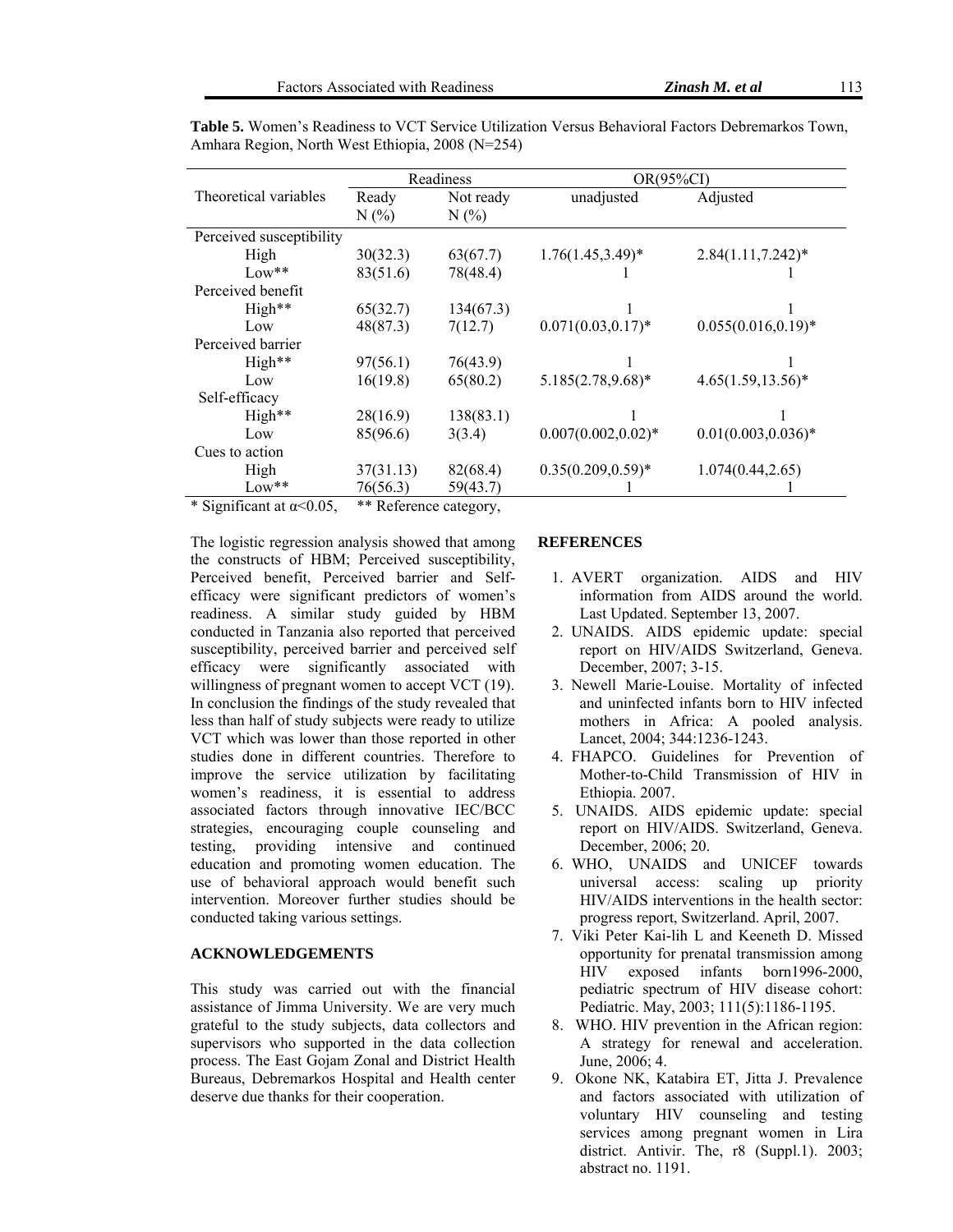114 Ethiop J Health Sci. Vol. 21, Special Issue August 2011

- 10. Charles AS Karamagi., James K Tumwine, Thorkild Tylleskar and Kristian Heggenhougen. Antenatal HIV testing in rural eastern Uganda: incomplete rollout of the prevention of mother-to-child transmission of HIV programmes. BioMed Central (BMC) Int. Health and Hum Right. 2003; Vol, 11.
- 11. USAID & AED LINKAGE. Prevention of mother to child transmission: baseline survey, Addis Ababa, Ethiopia, 2004; 15-43.
- 12.C. F. HO and A. Y. Loke. Pregnant women's decisions on antenatal HIV screening in Hong Kong. AIDS Care. 2003; 5(6), 821- 827.
- 13.EE Ekanem and A Gbadegesin. Voluntary Counseling and Testing for Human Immunodeficiency Virus: A Study on Acceptability by Nigerian Women Attending Antenatal Clinics. African Journal of Reproductive Health. 2004; 8(2):91-100.
- 14.Francis Bajunirwe & Michael Muzoora. Barriers to the implementation of programs for the prevention of mother-to-child transmission of HIV: A cross-sectional survey in rural and urban Uganda. AIDS Research and Therapy. 2005; vol.2.
- 15.Salvatore Pignatelli, Jacques Simpore, Virginio Pietra, et al. Factors predicting uptake of voluntary counseling and testing in a real-life setting in a mother-and-child center in Ouagadougou, Burkina Faso. Tropical Medicine & International Health. 2006; 11(3):350-357.
- 16. M. Fabiani, A. Cawthorne, B. Nattabi, E. O. Ayella, M. Ogwang, & S. Declich, et al. investigating factors associated with uptake of HIV voluntary counseling and testing among pregnant women living in North Uganda. AIDS Care. 2007;19(6):733-739.
- 17. Thierman, Sara Chi, Benjamin H. Individual-Level Predictors for HIV Testing Among Antenatal Attendees in Lusaka, Zambia. The American journal of medical science. 2006; 332(1), 13-17.
- 18. Frank Baiden, P. Remes, R. Baiden. Voluntary counseling and HIV testing for pregnant women in the Kassena-Nankana district of northern Ghana. AIDS Care. July, 2005; 17(5):648-657.
- 19.M. M. DE PAOLI, R. Manongi & K.I. Klepp. Factors influencing acceptability of voluntary counseling and HIV-testing among pregnant women in Northern Tanzania. AIDS Care. 2004; 16(4): 411-425.
- 20.P. M. Kebaabetswe. Barriers to participation in the prevention of mother-to-child HIV transmission program in Gaborone, Botswana; a qualitative approach. AIDS Care.2007; 19(3):355-360.
- 21.Addisu C. Determinants of voluntary counseling and HIV testing among pregnant women in Adama Town.4th IAS Conference on HIV Pathogenesis, Treatment and Prevention. 2008; Abstract no. CDC004.
- 22. Mesfin Haddis and Degu Jerene. Awareness of antenatal clients on mother to child transmission of HIV infection and its prevention in Arbaminch. Ethiopian Journal of Health Development. 2006; 20(1):55-57.
- 23. Joseph A. Gliem and Rosemary R.Gliem. Midwest Research to Practice Conference in Adult,Continuing, and Community Education. 2003.
- 24.Okonkwo KC, Reich K, Alabi AI, Umeike N, Nachman SA. Evaluation of awareness, attitudes and beliefs of pregnant Nigerian women toward voluntary counseling and testing for HIV. AIDS Patient Care STDS. 2007; 21(4):252-60.
- 25. Rogers A, Meundi A, Amma A. et al. HIVrelated knowledge, attitudes, perceived benefits, and risks of HIV testing among pregnant women in rural Southern India. AIDS Patient Care STDS. Nov, 2006; 20(11), 803-11.
- 26. Ekabua JE, Oyo-Ita AE, Ogaji DS, Omuemu VO. KAP of HIV prevention and screening among pregnant women attending specialist antenatal clinics in Calabar, Nigeria. Niger J Med. Oct-Dec, 2006;15(4),409-12.
- 27.Creek T, Ntumy R, Mazhari I, et, al. Knowledge, Attitude and Practices regarding Prevention of MTCT of HIV (PMTCT) among Antenatal and Postnatal women-Botswana, .Int Conf AIDS. Bangkok, Thailand. Jul 11-16, 2004; 15(C11122).
- 28. MOH and Social Services. Third Medium term Plan (MTP-III). The National Strategic Plan on HIV/AIDS (2004-2009). 2004.
- 29.Karl Peltzer, Thabang Mosala, Olive Shisana, Ayanda Nqueko, and Nolwandle Mngqundaniso ,et al. Barriers to Prevention of HIV Transmission from Mother to Child in a resource poor setting in the Eastern Cape, South Africa. African Journal of Reproductive Health. April, 2007; 11(1):57- 66.
- 30.Choi Fung and Alice Yuen Loke. HIV/AIDS knowledge and risk behavior in Hong Kong Chinese pregnant women. Journal of Advanced Nursing. 2003;43(3):238–245
- 31.Igwegbe AO and Ilika AL. Knowledge and perceptions of HIV/AIDS and mother to child transmission among antenatal mothers at Nnamdi Azikiwe University Teaching hospital, Nnewi, Niger. J Clin Pract. Dec, 2005;8(2):97-101.
- 32.Kominami M, Kawata K, Ali M, Meena H, Ushijima H. Factors determining prenatal